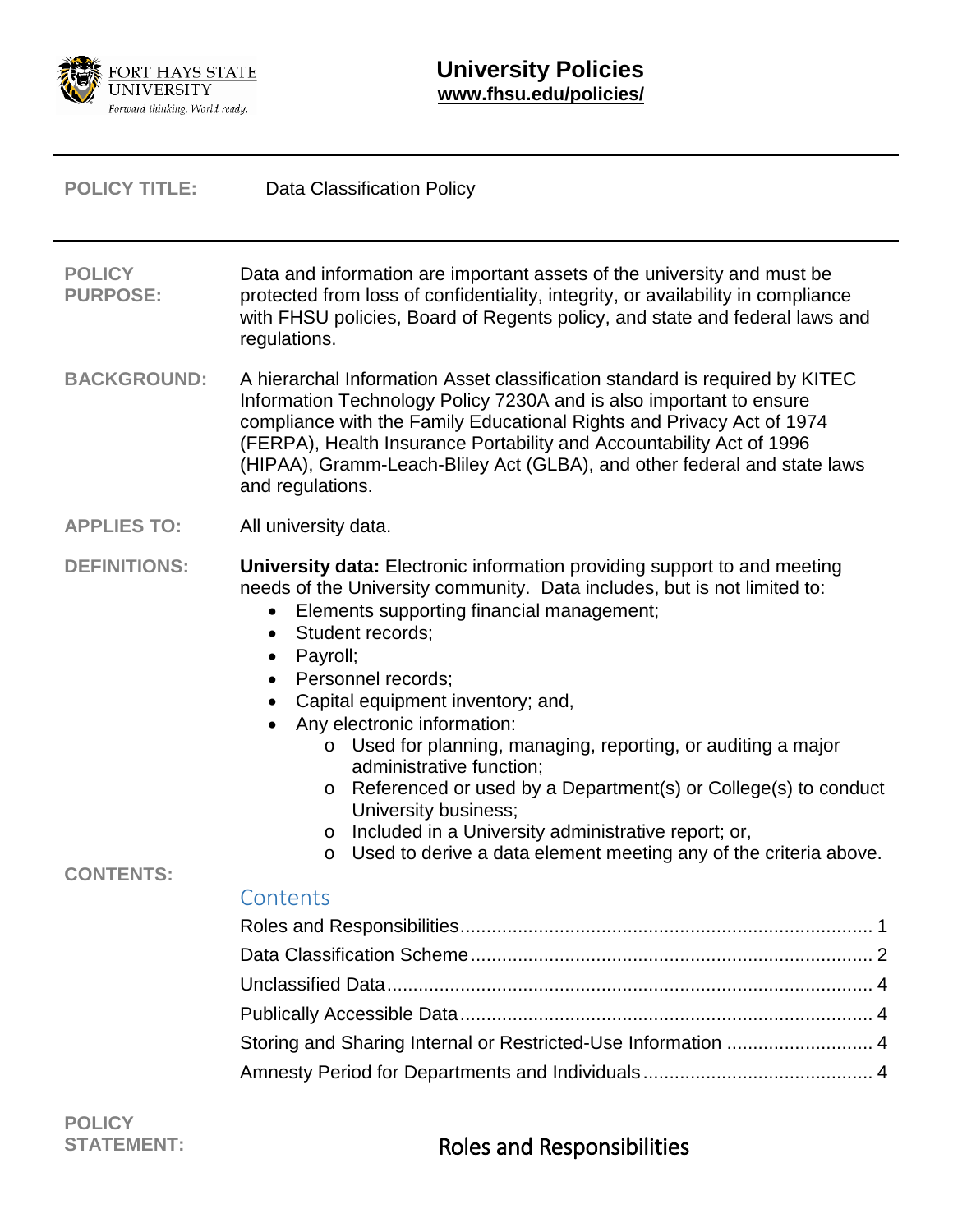Everyone with any level of access to University Data has responsibility for its security and is expected to observe requirements for privacy and confidentiality, comply with protection and control procedures, and accurately present the data in any type of reporting function. The following roles have specific responsibilities for protecting and managing University Data.

**Chief Data Steward** - Senior administrative officers of the university responsible for overseeing all information resources (e.g., the Provost and Vice Presidents).

**Data Steward** - Deans, associate vice presidents, and heads of academic, administrative, or affiliated units or their designees with responsibility for overseeing a collection (set) of University Data. They are in effect the owners of the data and therefore ultimately responsible for its proper handling and protection. Data Stewards are responsible for ensuring the proper classification of data and data collections under their control, granting data access permissions, making sure people in data-related roles are properly trained, and ensuring compliance with all relevant polices and security requirements for all data for which they have responsibility.

**Data Manager** - Individuals authorized by a Data Steward to provide operational management of a University Data collection. The Data Manager will maintain documentation pertaining to the data collection (including the list of those authorized to access the data and access audit trails where required), manage data access controls, and ensure security requirements are implemented and followed.

**Data Processor** - Individuals authorized by the Data Steward or designee and enabled by the Data Manager to enter, modify, or delete University Data. Data Processors are accountable for the completeness, accuracy, and timeliness of data assigned to them.

**Data Viewer** - Anyone in the university community with the capacity to access University Data but not to enter, modify, or delete it.

**Information Security Officer** - Provides advice and guidance on information and information technology security policies and standards.

<span id="page-1-0"></span>**Internal Audit Office** - Performs audits for compliance with data classification and security policy and standards.

## Data Classification Scheme

Data assets shall be classified in a manner consistent with its value and sensitivity to loss or disclosure.

Data will be protected according to the FHSU Data Security Standard.

Each data element and data view of University data will be assigned one of the following three classifications by the Data Stewards, in consultation with the Chief Data Steward to whom they report:

- 1. **Public** Data explicitly or implicitly approved for distribution to the public without restriction. It can be freely distributed without potential harm to the University, affiliates, or individuals. Public data generally have a very low sensitivity since by definition there is no such thing as unauthorized disclosure, but it still warrants protection since the integrity of the data can be important. Examples include:
	- 1. FHSU's public web site.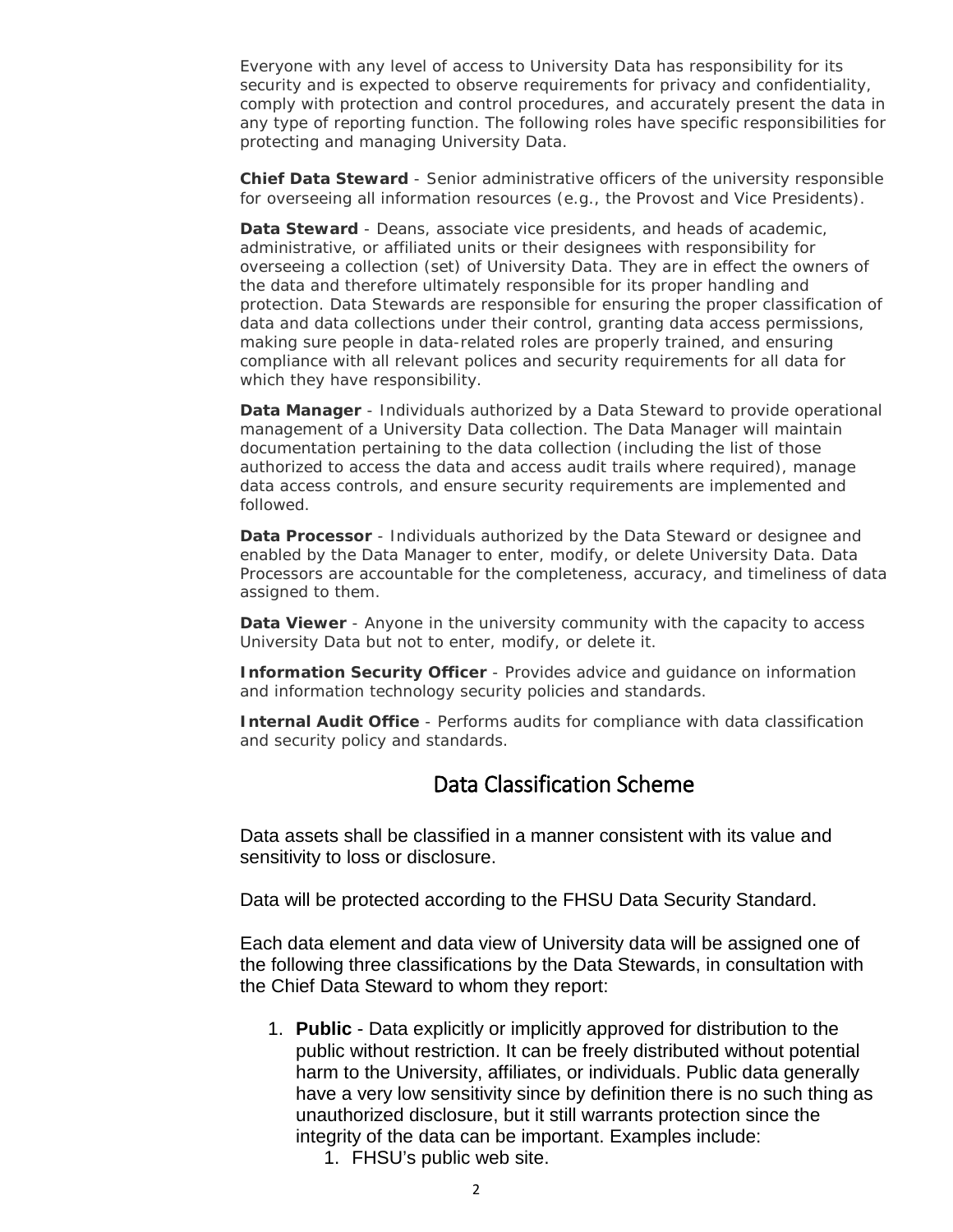- 2. Directory information for students, faculty, and staff except for those who have requested non-disclosure (e.g., per the Family Educational Rights and Privacy Act (FERPA) for students).
- 3. Course descriptions.
- 4. Semester course schedules.
- 5. Press releases.
- 2. **Internal** Data intended for internal University business use only with access restricted to a specific workgroup, department, group of individuals, or affiliates with a legitimate need. Internal data are generally not made available to parties outside the FHSU community. Unauthorized disclosure could adversely impact the University, affiliates, or individuals. Internal data generally have a low to moderate sensitivity. Examples include:
	- 1. Financial accounting data that does not contain confidential information.
	- 2. Information technology transaction logs.
	- 3. FHSU ID number.
	- 4. Student educational records.
	- 5. Directory information for students, faculty, and staff who have requested non-disclosure (e.g., per FERPA for students).
- 3. **Restricted-Use Information** Highly sensitive data intended for limited, specific use by a workgroup, department, or group of individuals with a legitimate need-to-know. Explicit authorization by the Data Steward is required for access because of legal, contractual, privacy, or other constraints. Unauthorized disclosure could have a serious adverse impact on the business or research functions of the University or affiliates, the personal privacy of individuals, or on compliance with federal or state laws and regulations or University contracts. Restricted-Use Information has a very high level of sensitivity. Examples include:
	- 1. Social Security Number.
	- 2. FERPA protected student data.
	- 3. Credit card number.
	- 4. Passport number.
	- 5. Personnel records.
	- 6. Medical records.
	- 7. Authentication tokens (e.g., passwords, biometric data).
	- 8. Personal identity information (PII) as defined by [K.S.A. § 21-](http://kslegislature.org/li_2012/b2011_12/statute/021_000_0000_chapter/021_061_0000_article/021_061_0007_section/021_061_0007_k/) [6107: Crimes involving violations of personal rights.](http://kslegislature.org/li_2012/b2011_12/statute/021_000_0000_chapter/021_061_0000_article/021_061_0007_section/021_061_0007_k/) This includes, but not limited to: date of birth; driver's license number or card or nondriver's identification number or card; place of employment; employee identification numbers or other personal identification numbers or cards; mother's maiden name; birth, death or marriage certificates; electronic signatures; and any financial number, or password that can be used to access a person's financial resources
- 4. **Proprietary Data** Classification of data provided to or created and maintained by FHSU on behalf of a third party, such as a corporation or government agency, will vary depending on contractual agreements and/or relevant laws or regulations. The classification and security standards for proprietary data owned by the third party will be defined by the third party. Proprietary data owned by FHSU must be classified and protected according to FHSU's data classification policy and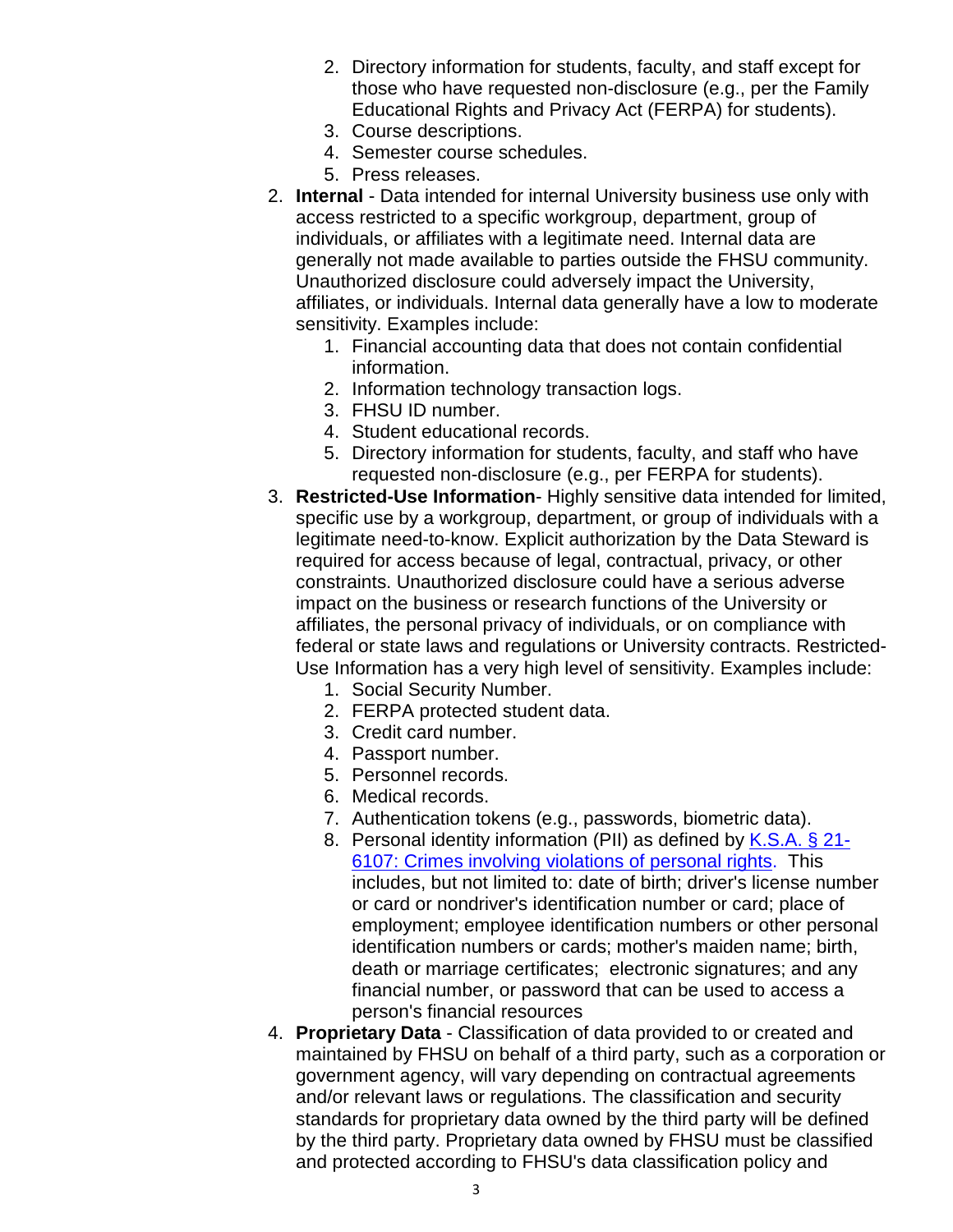security standards. Individuals managing or accessing proprietary data are responsible for complying with any additional requirements and security policies and procedures specified by the third party owner. Proprietary data include data classified by the federal government as Classified National Security Information (confidential, secret, top secret).

## Unclassified Data

<span id="page-3-1"></span><span id="page-3-0"></span>Unclassified data shall be treated as Restricted-Use Information.

## Publically Accessible Data

<span id="page-3-2"></span>Except as required by law or as designated by executive staff, data shall not be open to the general public.

## Storing and Sharing Internal or Restricted-Use Information

Internal and Restricted-Use Information shall only be stored on FHSU file servers or within FHSU-provided applications or systems configured to securely store Internal or Restricted-Use Information.

Internal or Restricted-Use Information shall not be stored on a desktop or laptop hard drive, portable drive (flash drive, jump drive, CD, DVD, external drive, etc.), any non-approved cloud storage provider, or any personal equipment (including cell phones, laptops, and tablets).

Internal or Restricted-Use Information that needs to be transmitted outside of the FHSU network must be encrypted in transit and at rest. Regular email messages are not secure and must not be used to transmit anything other than public information.

<span id="page-3-3"></span>

|                                                                     | Authentication is required to view, create, or edit Internal or Restricted-Use<br>Information. System Users with access to Internal or Restricted-Use<br>Information must be identified by a unique system identifier (username).                                         |
|---------------------------------------------------------------------|---------------------------------------------------------------------------------------------------------------------------------------------------------------------------------------------------------------------------------------------------------------------------|
| <b>EXCLUSIONS OR</b><br><b>SPECIAL</b><br><b>CIRCUMSTANCE</b><br>S: | Amnesty Period for Departments and Individuals<br>Departments and individuals who are not following provisions of this policy,<br>are expected to bring their practices into compliance with this policy within six<br>months of its adoption by the President's Cabinet. |
| <b>RELATED</b><br><b>DOCUMENTS:</b>                                 | <b>Policies:</b>                                                                                                                                                                                                                                                          |
|                                                                     | <b>Acceptable Use Policy</b>                                                                                                                                                                                                                                              |
|                                                                     | <b>Email Policy</b>                                                                                                                                                                                                                                                       |
|                                                                     |                                                                                                                                                                                                                                                                           |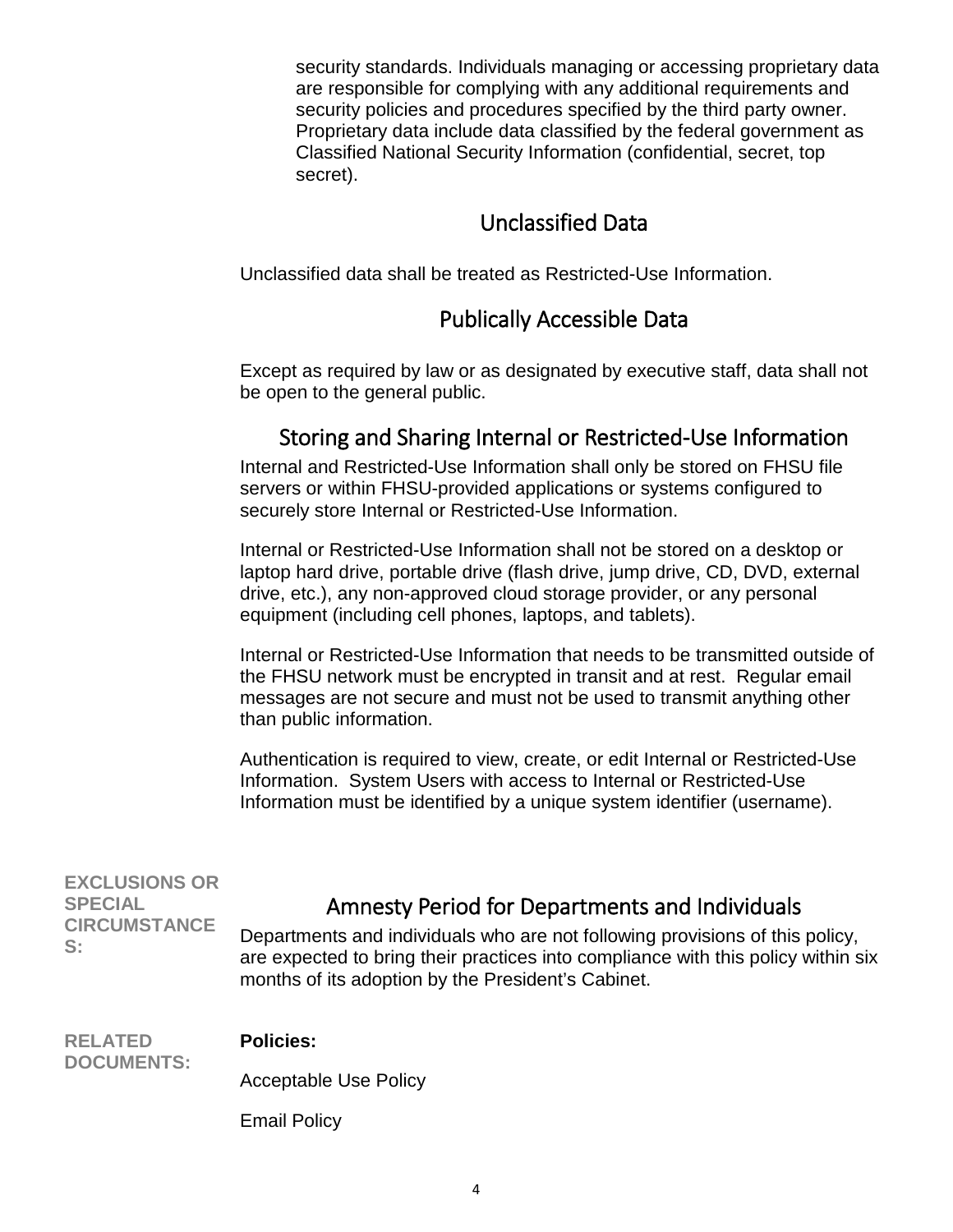Endpoint Protection and Configuration Policy Information Security Policy Media Sanitization and Disposal Policy Physical Security of Data Center and University Data Policy Security Awareness Training Policy **Forms: Other:** FHSU Data Security Standard [K.S.A. § 21-6107: Crimes involving violations of personal rights](http://kslegislature.org/li_2012/b2011_12/statute/021_000_0000_chapter/021_061_0000_article/021_061_0007_section/021_061_0007_k/) [Payment Card Industry Data Security Standard \(PCI DSS\)](https://www.pcisecuritystandards.org/security_standards/pci_dss.shtml) [Family Educational Rights and Privacy Act of 1974 \(FERPA\)](https://www2.ed.gov/policy/gen/guid/fpco/ferpa/index.html) [Health Insurance Portability and Accountability Act of 1996 \(HIPAA\)](http://www.hhs.gov/ocr/hipaa/) [Gramm-Leach-Bliley Act \(GLBA\)](http://www.ftc.gov/privacy/privacyinitiatives/glbact.html) [Electronic Communications Privacy Act of 1986 \(ECPA\)](https://it.ojp.gov/default.aspx?area=privacy&page=1285) [NIST Special Publication 800-88, Revision 1: Guidelines for Media Sanitization](http://nvlpubs.nist.gov/nistpubs/SpecialPublications/NIST.SP.800-88r1.pdf) [NIST Special Publication 800-53: Security and Privacy Controls for Federal](http://nvlpubs.nist.gov/nistpubs/SpecialPublications/NIST.SP.800-53r4.pdf)  [Information Systems and Organizations](http://nvlpubs.nist.gov/nistpubs/SpecialPublications/NIST.SP.800-53r4.pdf) [NIST Publication 800-60: Guide for Mapping Types of Information and Information](http://csrc.nist.gov/publications/nistpubs/800-60-rev1/SP800-60_Vol1-Rev1.pdf)  [Systems to Security Categories](http://csrc.nist.gov/publications/nistpubs/800-60-rev1/SP800-60_Vol1-Rev1.pdf) [Executive Order 12958: Classified National Security Information, As Amended,](http://www.archives.gov/isoo/policy-documents/eo-12958-amendment.html)  **[March 2003](http://www.archives.gov/isoo/policy-documents/eo-12958-amendment.html) KEYWORDS:** Data classification, public information, internal information, restricted-use information **RESPONSIBLE** Division of Technology Services **RESPONSIBLE UNIVERSITY OFFICIAL:** Director of Technology Services **ORIGINATION**  3/2017

**REVIEW CYCLE:** Every 3 years

**OFFICE:**

**DATE:**